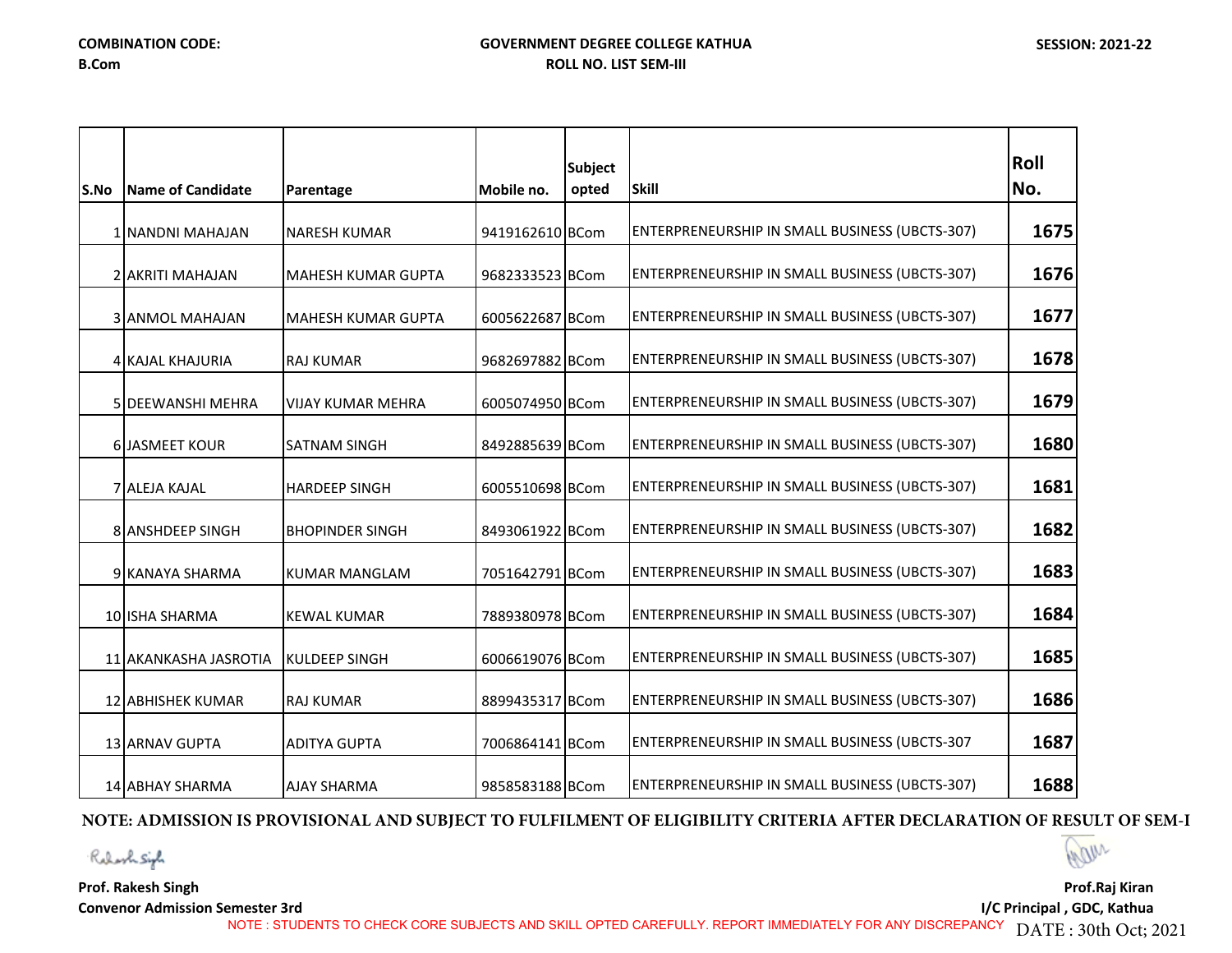**Prof.Raj Kiran** 

**Prof. Rakesh Singh**

**Convenor Admission Semester 3rd**

### **GOVERNMENT DEGREE COLLEGE KATHUA ROLL NO. LIST SEM-III**

|                         |                                          |                 | <b>SKILL</b>                                          | <b>ROLL NO</b> |
|-------------------------|------------------------------------------|-----------------|-------------------------------------------------------|----------------|
| 15 RAJPREET SINGH       | PARAMJEET SINGH                          | 9149821227 BCom | ENTERPRENEURSHIP IN SMALL BUSINESS (UBCTS-307)        | 1689           |
| <b>16 VAISHNO DUTT</b>  | <b>BANARSI DASS</b>                      | 6005720113 BCom | ENTERPRENEURSHIP IN SMALL BUSINESS (UBCTS-307)        | 1690           |
| 17 AATISH VERMA         | RAKESH KUMAR                             | 7780856043 BCom | ENTERPRENEURSHIP IN SMALL BUSINESS (UBCTS-307)        | 1691           |
| 18 GUNJAN MEHTA         | <b>DEVINDER KUMAR</b>                    | 7051052847 BCom | <b>ENTERPRENEURSHIP IN SMALL BUSINESS (UBCTS-307)</b> | 1692           |
| <b>19 ARUSHI SHARMA</b> | <b>KEWAL KRISHAN SHARMA</b>              | 6006070956 BCom | FINANCIAL ECONOMICS (UECTS-302)                       | 1693           |
| 20 PRIYANSHU MAHAJAN    | <b>RAJESH MAHAJAN</b>                    | 9149905363 BCom | ENTERPRENEURSHIP IN SMALL BUSINESS (UBCTS-307)        | 1694           |
| 21 PRABAL PATHANIA      | <b>JASBIR SINGH</b>                      | 6006122364 BCom | ENTERPRENEURSHIP IN SMALL BUSINESS (UBCTS-307)        | 1695           |
| 22 NEEMA BASHIR         | <b>BASHIR AHMED</b>                      | 6006904782 BCom | ENTERPRENEURSHIP IN SMALL BUSINESS (UBCTS-307         | 1696           |
| 23 HIMANSHU SHARMA      | <b>BHARAT BHUSHAN SHARMA</b>             | 9596910090 BCom | ENTERPRENEURSHIP IN SMALL BUSINESS (UBCTS-307)        | 1697           |
| 24 HARISH CHANDER       | <b>RAM PARSHAD</b>                       | 6005952527 BCom | ENTERPRENEURSHIP IN SMALL BUSINESS (UBCTS-307)        | 1698           |
| 25 HARSH MAHAJAN        | <b>NAVEEN KUMAR</b>                      | 9906380807 BCom | ENTERPRENEURSHIP IN SMALL BUSINESS (UBCTS-307)        | 1699           |
| <b>26 GURLEEN KOUR</b>  | <b>DALJEET SINGH</b>                     | 6006952887 BCom | ENTERPRENEURSHIP IN SMALL BUSINESS (UBCTS-307)        | 1700           |
| 27 VISHAL PATHANIA      | PARAMJEET SINGH PATHANIA 9541410873 BCom |                 | ENTERPRENEURSHIP IN SMALL BUSINESS (UBCTS-307)        | 1701           |
| 28 ARYAN KHAJURIA       | <b>NARESH KUMAR</b>                      | 7006118662 BCom | ENTERPRENEURSHIP IN SMALL BUSINESS (UBCTS-307)        | 1702           |
| 29 RAHUL CHANGOTRA      | <b>ASHOK KUMAR</b>                       | 9622725923 BCom | ENTERPRENEURSHIP IN SMALL BUSINESS (UBCTS-307)        | 1703           |
| <b>30 NAMAN GUPTA</b>   | <b>VIJAY GUPTA</b>                       | 9419872062 BCom | <b>ENTERPRENEURSHIP IN SMALL BUSINESS (UBCTS-307)</b> | 1704           |

## **NOTE: ADMISSION IS PROVISIONAL AND SUBJECT TO FULFILMENT OF ELIGIBILITY CRITERIA AFTER DECLARATION OF RESULT OF SEM-I**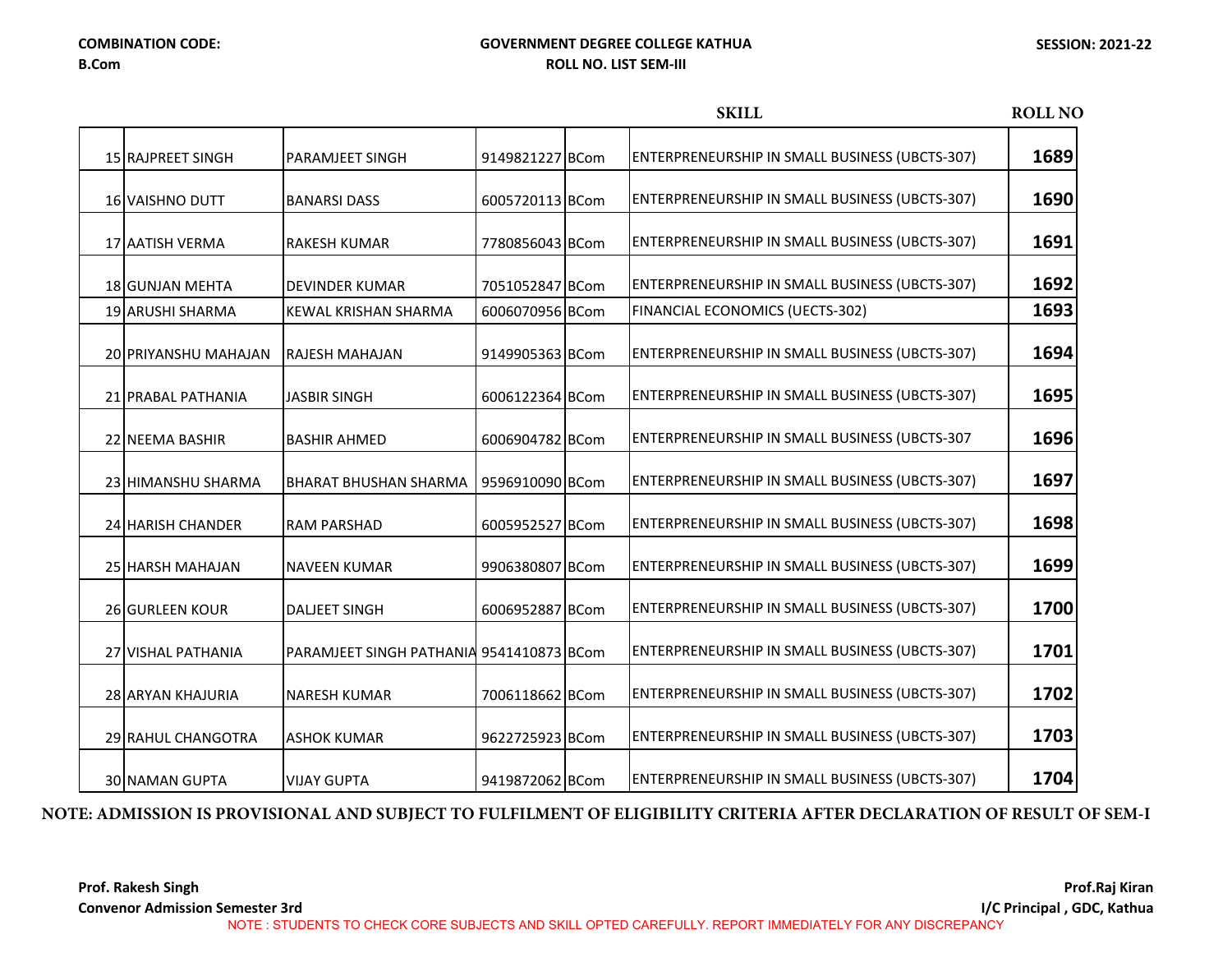|                                     |                       |                 | <b>SKILL</b>                                          | <b>ROLL NO</b> |
|-------------------------------------|-----------------------|-----------------|-------------------------------------------------------|----------------|
| <b>31 SHIVAM KOHLI</b>              | <b>RAJESH KUMAR</b>   | 7006642609 BCom | ENTERPRENEURSHIP IN SMALL BUSINESS (UBCTS-307)        | 1705           |
| <b>32 NIKET KUMAR</b>               | <b>NEELAM KUMAR</b>   | 6006618019 BCom | ENTERPRENEURSHIP IN SMALL BUSINESS (UBCTS-307)        | 1706           |
| 33 LALIT SINGH                      | LEKH RAJ              | 9086229057 BCom | ENTERPRENEURSHIP IN SMALL BUSINESS (UBCTS-307)        | 1707           |
| 34 LOKESH KUMAR SARMAIMOHINDER PAUL |                       | 9797624264 BCom | ENTERPRENEURSHIP IN SMALL BUSINESS (UBCTS-307)        | 1708           |
| 35 NEHA DEVI                        | <b>ONKAR CHAND</b>    | 9541997565 BCom | SOLID WASTE MANAGEMENT (UESTS-301)                    | 1709           |
| <b>36 CHAHAT KUMAR</b>              | <b>JOGINDEWR PAUL</b> | 7006683572 BCom | SOLID WASTE MANAGEMENT (UESTS-301)                    | 1710           |
| <b>37 AMIR UL DIN ANSARI</b>        | <b>NAZIR AHMED</b>    | 7006231865 BCom | ENTERPRENEURSHIP IN SMALL BUSINESS (UBCTS-307)        | 1711           |
| 38 DIGVIJAY SINGH                   | <b>JOGINDER SINGH</b> | 8493992399 BCom | ENTERPRENEURSHIP IN SMALL BUSINESS (UBCTS-307)        | 1712           |
| 39 KESHAV VERMA                     | PRITAM KUMAR          | 7006632820 BCom | ENTERPRENEURSHIP IN SMALL BUSINESS (UBCTS-307)        | 1713           |
| 40 DEVANSH KESAR                    | <b>AJAY KUMAR</b>     | 7006551812 BCom | ENTERPRENEURSHIP IN SMALL BUSINESS (UBCTS-307)        | 1714           |
| 41 SHIVALI DEVI                     | <b>SUBASH KUMAR</b>   | 9596094207 BCom | ENTERPRENEURSHIP IN SMALL BUSINESS (UBCTS-307)        | 1715           |
| 42 SIDHANT VAID                     | <b>BICKA BAKSHI</b>   | 9596668243 BCom | ENTERPRENEURSHIP IN SMALL BUSINESS (UBCTS-307)        | 1716           |
| 43 SUNNY                            | <b>KARAM CHAND</b>    | 6005278054 BCom | SOLID WASTE MANAGEMENT (UESTS-301)                    | 1717           |
| 44 SHIVAKSHI SANGRA                 | <b>ASHOK KUMAR</b>    | 6006620610 BCom | ENTERPRENEURSHIP IN SMALL BUSINESS (UBCTS-307)        | 1718           |
| 45 AMANDEEP SINGH                   | POPINDER SINGH        | 9697256812 BCom | ENTERPRENEURSHIP IN SMALL BUSINESS (UBCTS-307)        | 1719           |
| 46 SUMIT                            | <b>NARESH KUMAR</b>   | 7051110827 BCom | ENTERPRENEURSHIP IN SMALL BUSINESS (UBCTS-307)        | 1720           |
| 47 JAMSEN CHEEDA                    | <b>RAMAN</b>          | 9682167853 BCom | <b>ENTERPRENEURSHIP IN SMALL BUSINESS (UBCTS-307)</b> | 1721           |

## **NOTE: ADMISSION IS PROVISIONAL AND SUBJECT TO FULFILMENT OF ELIGIBILITY CRITERIA AFTER DECLARATION OF RESULT OF SEM-I**

**Prof. Rakesh Singh Convenor Admission Semester 3rd**

**Prof.Raj Kiran I/C Principal , GDC, Kathua** 

NOTE : STUDENTS TO CHECK CORE SUBJECTS AND SKILL OPTED CAREFULLY. REPORT IMMEDIATELY FOR ANY DISCREPANCY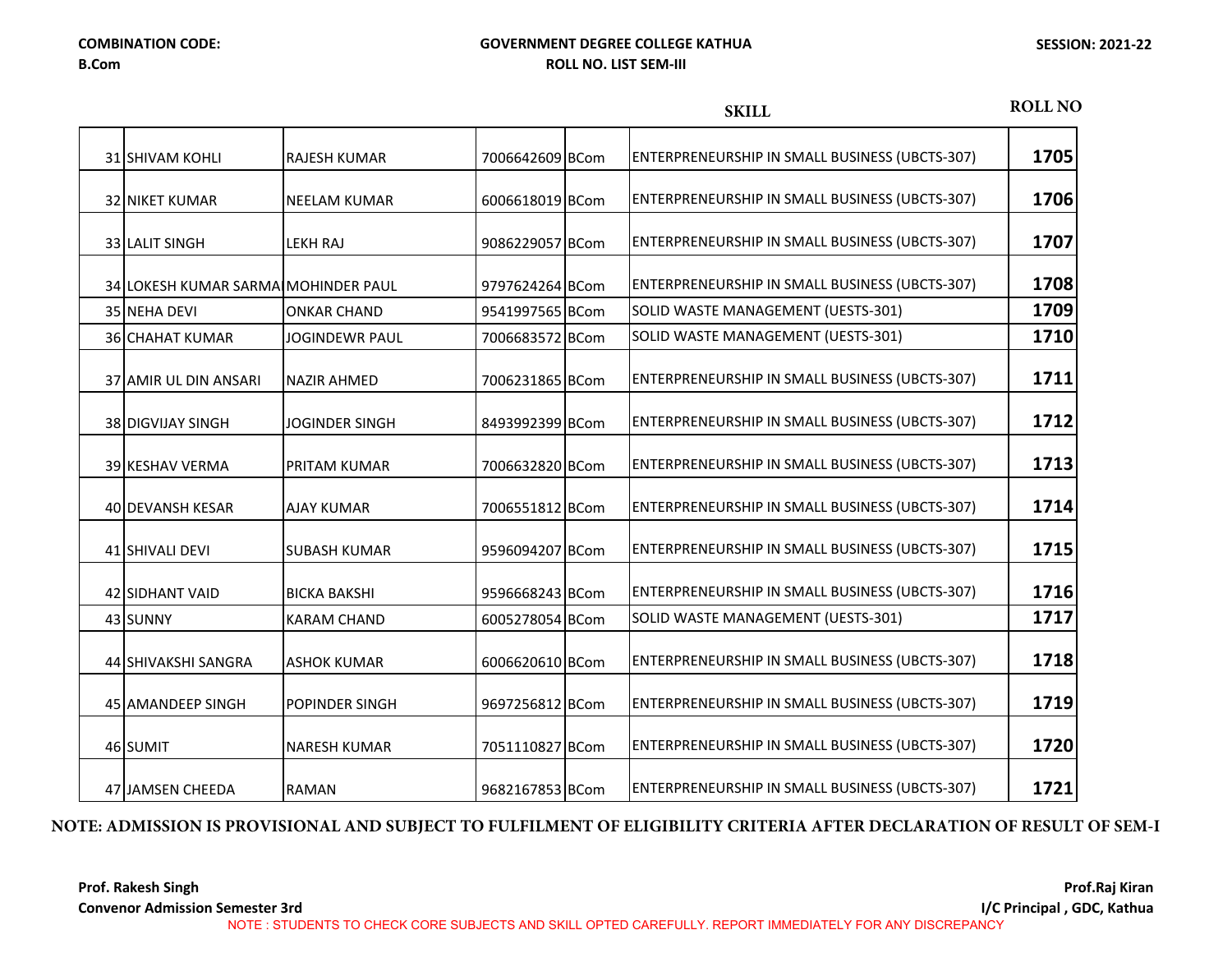|                       |                            |                 | <b>SKILL</b>                                          | <b>ROLL NO</b> |
|-----------------------|----------------------------|-----------------|-------------------------------------------------------|----------------|
| 48 JAISIKA SHARMA     | <b>SAT PAL</b>             | 6005859359 BCom | ENTERPRENEURSHIP IN SMALL BUSINESS (UBCTS-307)        | 1722           |
| 49 BALINDER SINGH     | <b>GOUTAM SINGH</b>        | 9906587228 BCom | ENTERPRENEURSHIP IN SMALL BUSINESS (UBCTS-307)        | 1723           |
| 50 PRANAV GUPTA       | <b>NARINDER GUPTA</b>      | 9149500493 BCom | NUTRITION HEALTH COMMUNICATION (UHSTS-303)            | 1724           |
| 51 ANKUSH SHARMA      | <b>GANESH DASS</b>         | 9596849329 BCom | ENTERPRENEURSHIP IN SMALL BUSINESS (UBCTS-307)        | 1725           |
| 52 RAGHAV SHARMA      | <b>RAKESH SHARMA</b>       | 8803104009 BCom | ENTERPRENEURSHIP IN SMALL BUSINESS (UBCTS-307)        | 1726           |
| <b>53 TARUN KUMAR</b> | <b>DARSHAN KUMAR</b>       | 9682199614 BCom | ENTERPRENEURSHIP IN SMALL BUSINESS (UBCTS-307)        | 1727           |
| 54 SAHIL SINGH        | <b>GANESH SINGH</b>        | 9149977297 BCom | ENTERPRENEURSHIP IN SMALL BUSINESS (UBCTS-307)        | 1728           |
| 55 RICKY              | <b>KISHORE KUMAR</b>       | 9697625760 BCom | ENTERPRENEURSHIP IN SMALL BUSINESS (UBCTS-307)        | 1729           |
| 56 NIKATIN RAINA      | <b>SATISH RAINA</b>        | 9149521364 BCom | ENTERPRENEURSHIP IN SMALL BUSINESS (UBCTS-307)        | 1730           |
| 57 RITIKA BHAGAT      | <b>SANTOKH KUMAR</b>       | 9687591757 BCom | DEVELOPING EMOTIONAL COMPETENCE (UPSYPS-303)          | 1731           |
| 58 DIVESH MISHRA      | <b>BHARAT KUMAR MISHRA</b> | 7006631176 BCom | ENTERPRENEURSHIP IN SMALL BUSINESS (UBCTS-307)        | 1732           |
| 59 KANAV              | <b>TARSEM KUMAR</b>        | 7006415072 BCom | ENTERPRENEURSHIP IN SMALL BUSINESS (UBCTS-307)        | 1733           |
| 60 MANJEET THAKUR     | <b>JASSI RAM</b>           | 6006540117 BCom | ENTERPRENEURSHIP IN SMALL BUSINESS (UBCTS-307)        | 1734           |
| 61 AMIT SHARMA        | <b>VIJAY KUMAR MEHRA</b>   | 9596839905 BCom | ENTERPRENEURSHIP IN SMALL BUSINESS (UBCTS-307         | 1735           |
| 62 AMANDEEP VERMA     | <b>ASHOK KUMAR</b>         | 7051472252 BCom | ENTERPRENEURSHIP IN SMALL BUSINESS (UBCTS-307)        | 1736           |
| 63 NAVEEN KUMAR       | <b>VARINDER KUMAR</b>      | 9797504320 BCom | <b>ENTERPRENEURSHIP IN SMALL BUSINESS (UBCTS-307)</b> | 1737           |

# **NOTE: ADMISSION IS PROVISIONAL AND SUBJECT TO FULFILMENT OF ELIGIBILITY CRITERIA AFTER DECLARATION OF RESULT OF SEM-I**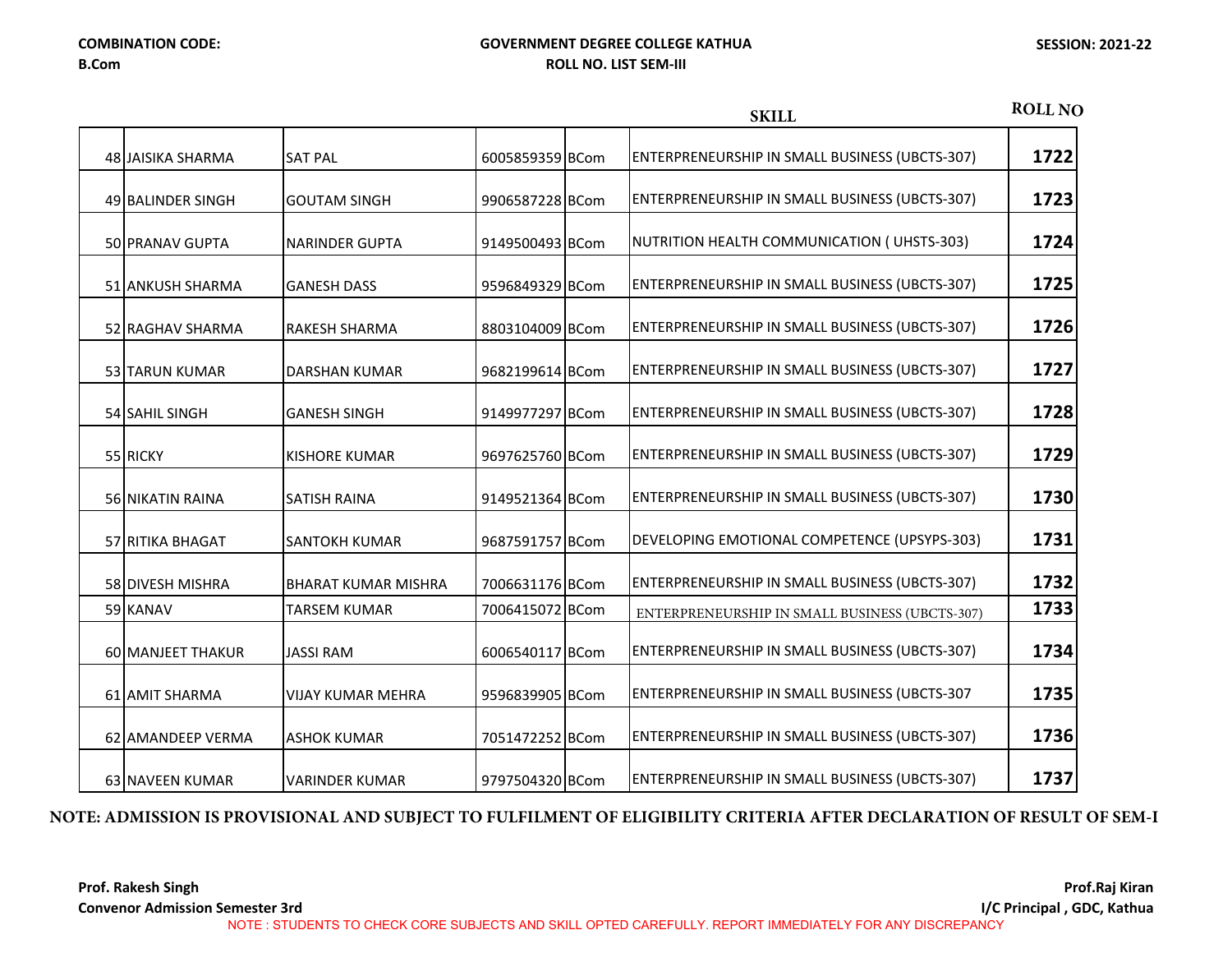|                            |                             |                 | <b>SKILL</b>                                   | <b>ROLL NO</b> |
|----------------------------|-----------------------------|-----------------|------------------------------------------------|----------------|
| 64 RITU DEVI               | <b>GORKHU RAM</b>           | 9906408846 BCom | ENTERPRENEURSHIP IN SMALL BUSINESS (UBCTS-307) | 1738           |
| 65 RAHUL KUMAR             | <b>CHAMAN LAL</b>           | 7889455534 BCom | ENTERPRENEURSHIP IN SMALL BUSINESS (UBCTS-307) | 1739           |
| <b>66 SUSHANT CHALOTRA</b> | <b>BALDEV SINGH</b>         | 907012373 BCom  | SOLID WASTE MANAGEMENT (UESTS-301)             | 1740           |
| 67 HARISH DOGRA            | <b>RAKESH KUMAR</b>         | 9419187981 BCom | ENTERPRENEURSHIP IN SMALL BUSINESS (UBCTS-307) | 1741           |
| 68 JATIN BILLOWRIA         | SARBAN SINGH BILLOWRIA      | 9149569720 BCom | ENTERPRENEURSHIP IN SMALL BUSINESS (UBCTS-307) | 1742           |
| 69 RITISH LALHAL           | VIJAY KUMAR MEHRA           | 9622735803 BCom | ENTERPRENEURSHIP IN SMALL BUSINESS (UBCTS-307) | 1743           |
| <b>70 SHAHNAZ KHATOON</b>  | MOHD. ASHRAF                | 6006146493 BCom | SOLID WASTE MANAGEMENT (UESTS-301)             | 1744           |
| 71 VISHALI CHOUDHARY       | <b>BALBIR SINGJ</b>         | 6005965421 BCom | ENTERPRENEURSHIP IN SMALL BUSINESS (UBCTS-307) | 1745           |
| 72 MARVI JASROTIA          | <b>KULWANT SINGH</b>        | 8082558251 BCom | ENTERPRENEURSHIP IN SMALL BUSINESS (UBCTS-307) | 1746           |
| 73 NIDHI PANDEY            | <b>VINOD PARKASH PANDEY</b> | 6005245539 BCom | ENTERPRENEURSHIP IN SMALL BUSINESS (UBCTS-307) | 1747           |
| 74 ARUSH MAHAJAN           | <b>SURINDER KUMAR</b>       | 9906118014 BCom | ENTERPRENEURSHIP IN SMALL BUSINESS (UBCTS-307) | 1748           |
| 75 DERVINDER SINGH         | <b>OMKAR SINGH</b>          | 8899893593 BCom | ENTERPRENEURSHIP IN SMALL BUSINESS (UBCTS-307) | 1749           |
| 76 DARSHAN KUMAR           | <b>ASHOK KUMAR</b>          | 7889473335 BCom | ENTERPRENEURSHIP IN SMALL BUSINESS (UBCTS-307) | 1750           |
| 77 ANIL KUMAR              | <b>SUBASH CHANDER</b>       | 9682145770 BCom | ENTERPRENEURSHIP IN SMALL BUSINESS (UBCTS-307) | 1751           |
| 78 TARUNA SHARMA           | <b>KEWAL KRISHAN</b>        | 7780982735 BCom | ENTERPRENEURSHIP IN SMALL BUSINESS (UBCTS-307) | 1752           |
| 79 ROHIN KUMAR             | <b>AJIT KUMAR</b>           | 9858592440 BCom | ENTERPRENEURSHIP IN SMALL BUSINESS (UBCTS-307) | 1753           |
| 80 SOURAV SINGH            | <b>BALVINDER SINGH</b>      | 9697769350 BCom | ENTERPRENEURSHIP IN SMALL BUSINESS (UBCTS-307) | 1754           |

## **NOTE: ADMISSION IS PROVISIONAL AND SUBJECT TO FULFILMENT OF ELIGIBILITY CRITERIA AFTER DECLARATION OF RESULT OF SEM-I**

**Prof. Rakesh Singh**

**Convenor Admission Semester 3rd**

**Prof.Raj Kiran I/C Principal , GDC, Kathua** 

NOTE : STUDENTS TO CHECK CORE SUBJECTS AND SKILL OPTED CAREFULLY. REPORT IMMEDIATELY FOR ANY DISCREPANCY